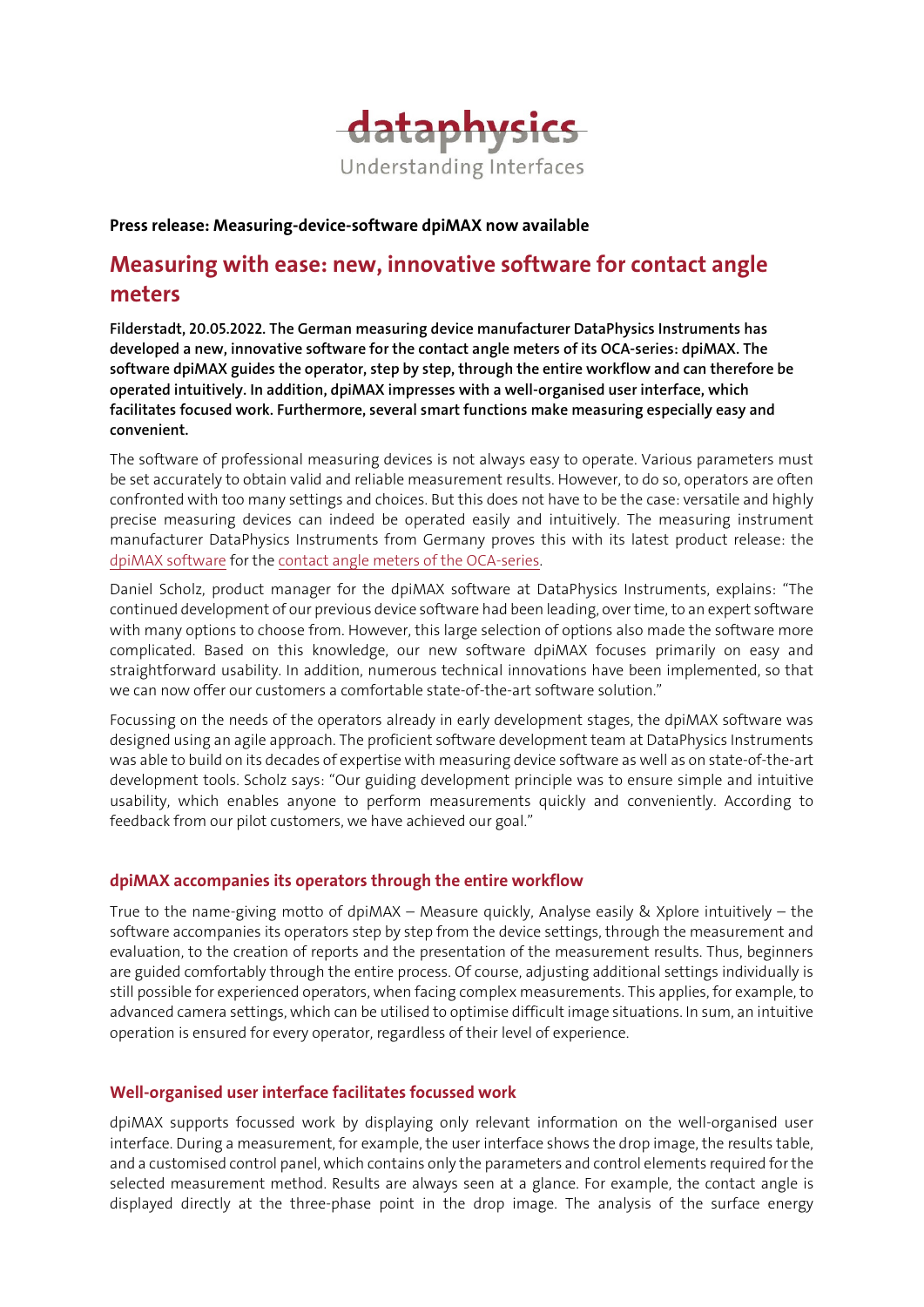additionally contains an easy-to-read colour code: the colour directly indicates how robust the obtained result is. Hence, thanks to the clear display, operators can easily stay focused on the essentials.

### Additional smart functions make measuring easy and convenient

The innovative dpiMAX software not only performs basic tasks, such as controlling the measuring device and executing analysis algorithms. It supports its operators far beyond that, among other things with additional smart functions, which make measuring particularly easy and convenient.

This way, the drop shape evaluation is done in no time: dpiMAX immediately evaluates the surface tension of a hanging drop, or the contact angle of a sessile drop, and directly displays the result in the live camera view. In addition, videos can be recorded and evaluated subsequently. But even if the operator forgets to start recording, the measurement is not lost thanks to the special Instant-Replay-function. dpiMAX always saves the last seconds of the camera image so that it is easy to "rewind" to a specific image situation.

The dpiMAX software also allows to carry out predefined processes as simple one-click measurements, which is particularly convenient when the operator has to conduct repetitive measurements. In addition, dpiMAX reminds the operator with smart hints to input necessary information on material specifications and suggests suitable dispensing needles when measuring the interfacial tension.

### Adaptability to individual preferences

dpiMAX not only offers a host of useful functions, which make measuring and evaluating straightforward and even fun. dpiMAX is also available in several languages, making it easy to use for operators all over the world. Furthermore, operators can set substances as their personal favourites and add substance names commonly used in their laboratory. It is even possible to adapt the user interface of the dpiMAX software to different screen sizes, thanks to an integrated zoom function.

dpiMAX is compatible with all current contact angle meters of the OCA series from DataPhysics Instruments and is available as of now. The software is modular in design, so that the methods and analyses required by each operator can be put together individually. Hence, the application experts at DataPhysics Instruments will be happy to offer customised packages. In addition, existing customers with OCA-devices can currently buy an upgrade to dpiMAX at favourable conditions.

The new dpiMAX software from DataPhysics Instruments supports in a unique manner the realisation of high sample throughputs, the investigation of surface properties of new materials and the development of innovative products. This makes dpiMAX a valuable asset for research laboratories as well as quality and development departments all over the world.

### If this press release is reprinted, we would be pleased to receive a copy.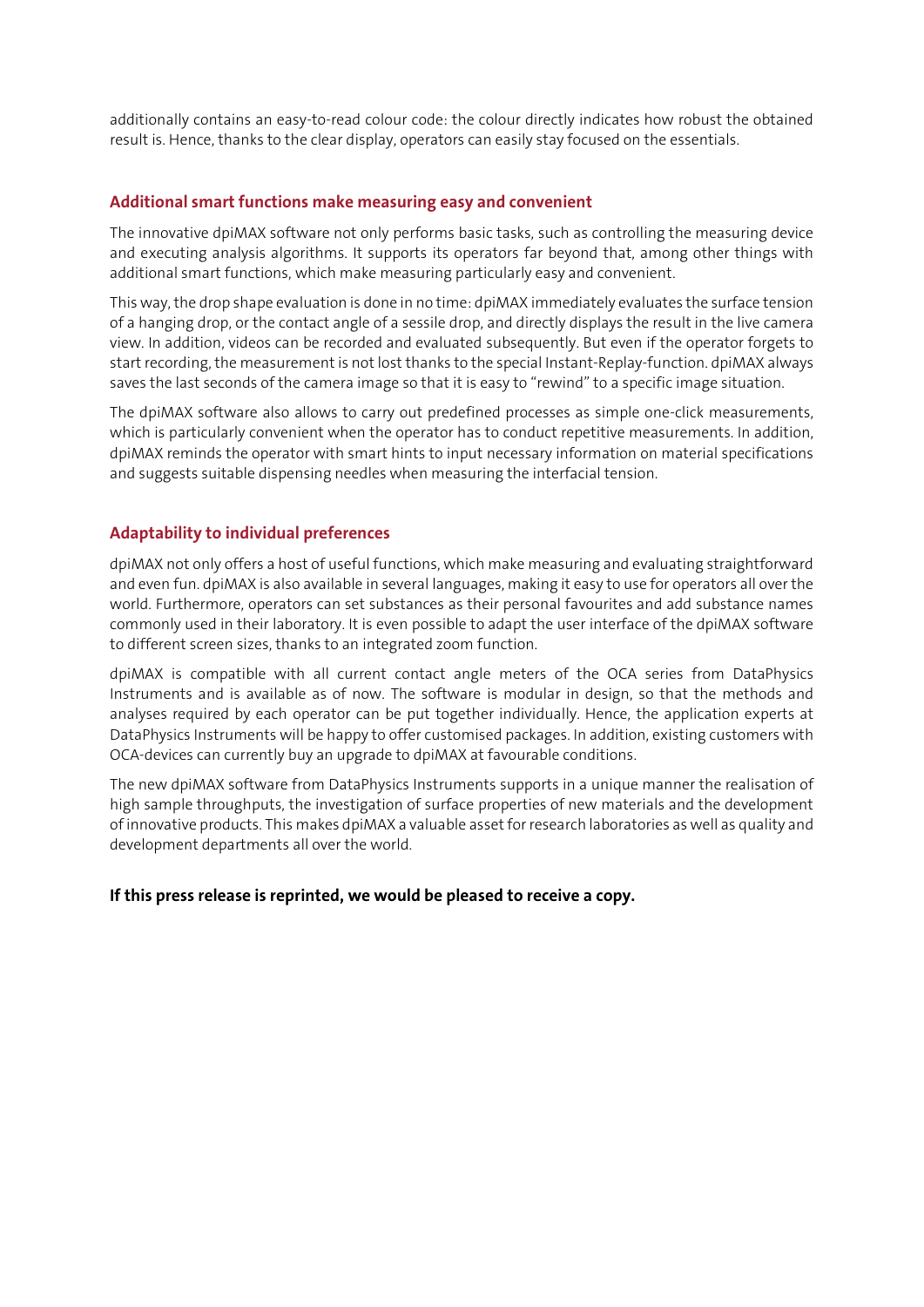#### About the contact angle meters of the OCA-series

Al[l contact angle meters](https://www.dataphysics-instruments.com/products/oca/) of the OCA-series are characterised by high-quality optics, accurate dosing and precise sample positioning. The OCA-series includes several models, which all allow measurements according to a wide range of international standards.

The entry-level model OCA 15EC has a powerful camera lens with 6.5x zoom and a sample stage, which is mounted on a magnetic base and can be positioned freely in x- and y-direction.

The standard model OCA 25 has a sample stage that can be moved in all three spatial directions via a precision mechanism. The model is compatible with the nanolitre dosing system, the electronic direct dosing system DDE/x for positioning up to four syringes as well as with electrical thermostatic devices, such as a sample chamber for temperatures of up to 700 °C. Special variants of the OCA 25 are built for measurements at pressures up to 750 bar and temperatures up to 1800 °C.

In the premium model OCA 50, the sample stage is mounted on motorised axes and can be conveniently positioned with an external control unit. Hence, surface parameters, such as the surface energy of a solid, can also be determined fully automated.

The expert model OCA 200 is the top-tier-device from DataPhysics Instruments: it has an extremely powerful camera lens with 10x zoom and is compatible with the picolitre dosing system PDDS. This enables measurements on macroscopic as well as microscopic structures, for example in the threads of dental implants or on the metal struts of coronary stents.

#### About DataPhysics Instruments GmbH

DataPhysics Instruments GmbH, a German company with 25 years of experience, specialises in measurement technology for surface science. We offer a wide range of devices, which can analyse chemical and physical properties of surfaces and interfaces, such as the interfacial tension, surface energy, work of adhesion, static and dynamic contact angles, roughness profiles, zeta potential and dispersion stability. In short, our products help determining material properties whenever a liquid meets another liquid or a solid surface. Our portfolio encompasses [contact](https://www.dataphysics-instruments.com/products/oca/)  [angle meters,](https://www.dataphysics-instruments.com/products/oca/) [force](https://www.dataphysics-instruments.com/products/dcat/) an[d spinning drop tensiometers,](https://www.dataphysics-instruments.com/products/svt/) [dispersion stability analysis systems,](https://www.dataphysics-instruments.com/products/ms/) [surface profile analysers](https://www.dataphysics-instruments.com/products/spa/) an[d zeta-potential analysers.](https://www.dataphysics-instruments.com/products/zpa/) Services also include professional contract measurements in our application centre.

#### **Contact**

Sanja Döttling Marketing Manager DataPhysics Instruments GmbH Raiffeisenstraße 34 70794 Filderstadt, Germany +49 (0) 711 770556-59 s.doettling@dataphysics-instruments.com [www.dataphysics-instruments.com](http://www.dataphysics-instruments.com/)